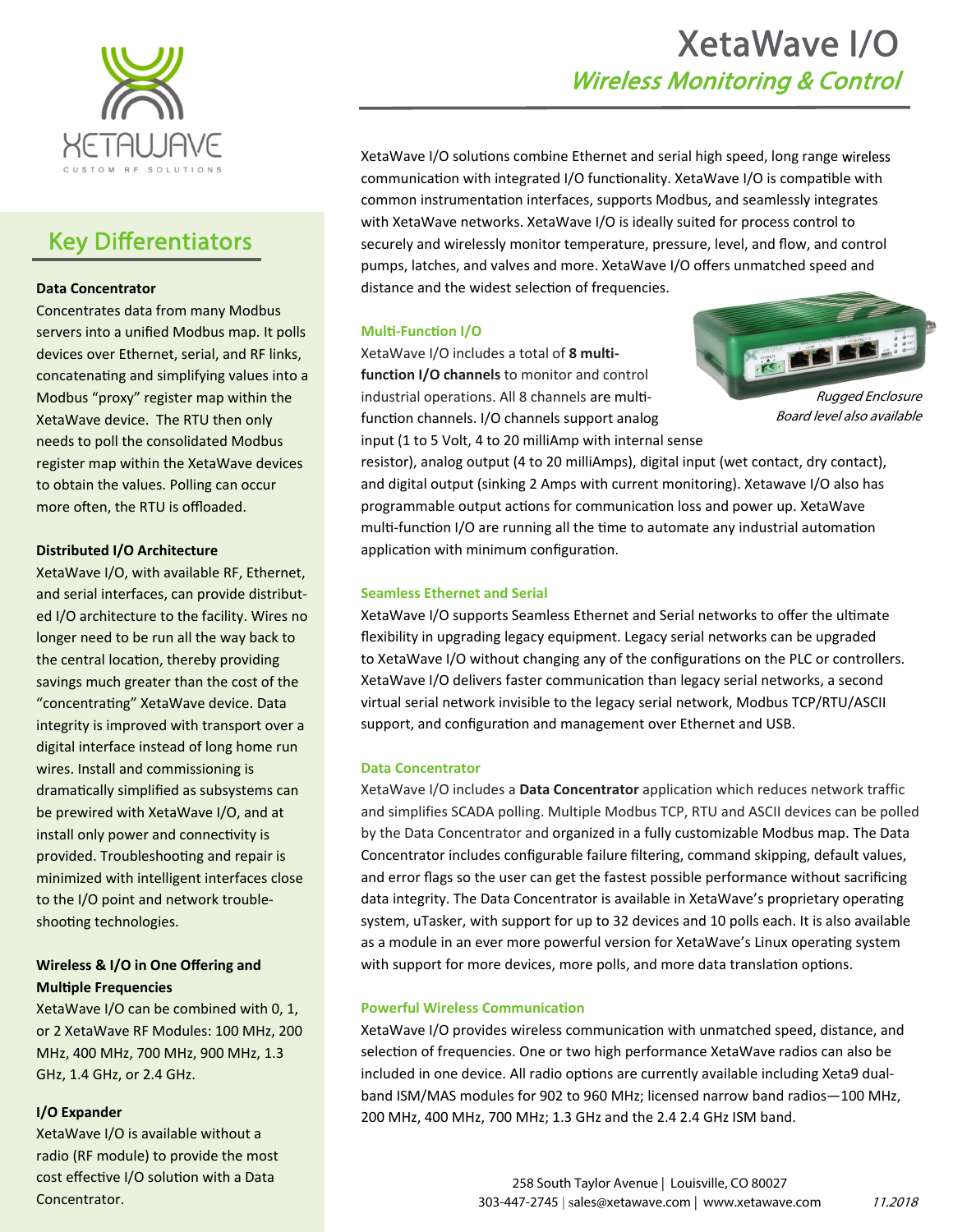

## Firmware Capabilities

#### **BASIC Interpreter**

Load code into any XetaWave I/O device to add custom logic on the edge. More complex safety systems, automatic pump shutdown, automatic valve closure, complex variable transformation, and more.

#### **Wire Replacement**

Create a virtual wire from any network accessible XetaWave I/O point to any other network accessible Xetawave I/O point and the Wire Replacement system will replicate the signal from the input to the output. Instead of transiting wires where it may not be possible or reliable, let XetaWave I/O replicate those signals across Ethernet or Radio links. *Available only in Linux.*

#### **Modbus R/W Blocks**

Create a block of Modbus registers for any use. Simplify interfacing 3rd party flow meters into the facility network and dataset allow the 3rd party meter to write to a known fixed Modbus block, and let the facility poll it with all other Modbus data. Add history, trending, and other blocks to custom developed programs running in the BASIC interpreter *(uTasker only).*

#### **Available Soon**

- MQTT
- Data logging

#### **Future CapabiliƟes**

- $\bullet$  DNP3
- Custom applications/modules

C*ontact XetaWave for specifics.* 

### **Emancipator 2+ Superset**

The Emancipator2+ (EM2+) is available with 3 inputs, usable as either analog inputs or digital inputs. The EM2+ is useful in applications where very limited input I/O is needed and providing a great value.



Emancipator 2+ Superset

| <b>Channel Type</b>                 | Input           |  |
|-------------------------------------|-----------------|--|
| Digital Input function              |                 |  |
| Input high, minimum (V)             | 2.4             |  |
| Input low, maximum $(V)$            | 0.7             |  |
| Counting frequency (Hz)             | 200             |  |
| Pull-up resistor (Ohm)              | 4.7 k           |  |
| Analog Input, voltage function      |                 |  |
| Signal range (V)                    | -0.3 to 6.25    |  |
| Accuracy                            | 2.5% of reading |  |
| Resolution (bits)                   | 16              |  |
| <b>Electrical and Environmental</b> |                 |  |
| Input impedance (Ohm)               | 62 k            |  |
| Maximum terminal voltage (V)        | Vbat            |  |
| Battery/supply voltage (Vbat)       | 10 to 32        |  |
| Temperature (Celsius)               | -40 to 85       |  |

### **Emancipator 2‐**

The Emancipator 2‐ (EM2‐) is available with 1 digital input. As a serial only option, the EM2‐ power consumption is minimized, while still allowing monitoring of serial devices and an I/O point, for example, door open, UPS or power monitoring/fault, flame status, and more.



Emancipator-

| <b>Channel Type</b>                 | <b>Input</b> |  |  |  |  |
|-------------------------------------|--------------|--|--|--|--|
| Digital Input function              |              |  |  |  |  |
| Input high, minimum $(V)$           | 2.4          |  |  |  |  |
| Input low, maximum (V)              | 0.6          |  |  |  |  |
| Pull-down resistor (Ohm)            | $~\sim$ 5 k  |  |  |  |  |
| <b>Electrical and Environmental</b> |              |  |  |  |  |
| Input impedance (Ohm)               | $~\sim$ 5 k  |  |  |  |  |
| Maximum terminal voltage (V)        | $+/- 25$ V   |  |  |  |  |
| Battery/supply voltage (Vbat)       | 10 to 32     |  |  |  |  |
| Temperature (Celsius)               | -40 to 85    |  |  |  |  |